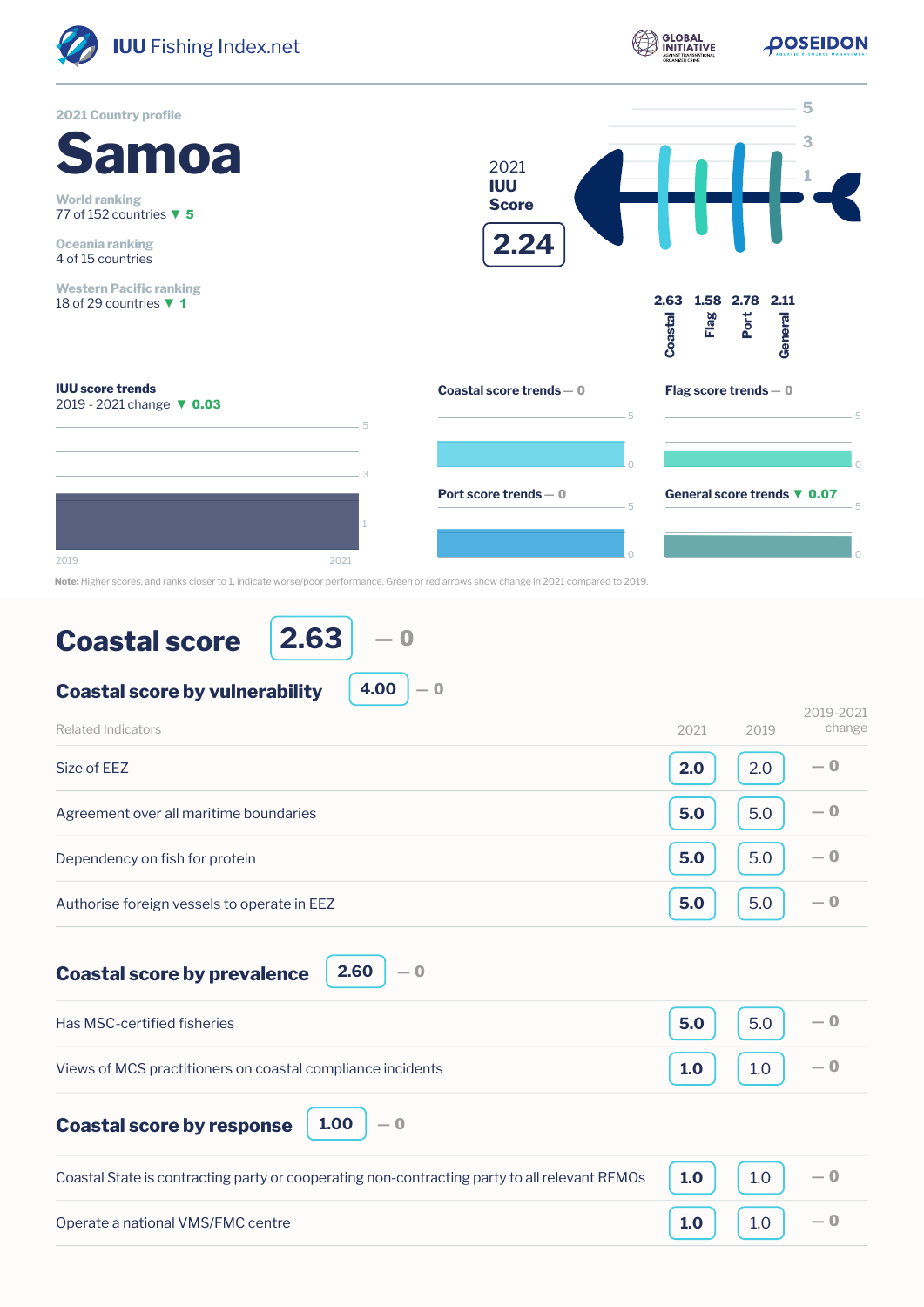| <b>IUU</b> Fishing Index.net                                                                                                                             | <b>GLOBAL</b>     | DOSEIDON                    |
|----------------------------------------------------------------------------------------------------------------------------------------------------------|-------------------|-----------------------------|
| 1.58<br>$\bf{0}$<br><b>Flag score</b>                                                                                                                    |                   |                             |
| $-0$<br>1.00<br><b>Flag score by vulnerability</b>                                                                                                       |                   |                             |
| <b>Related Indicators</b>                                                                                                                                | 2021              | 2019-2021<br>change<br>2019 |
| Distant water vessels on RFMO RAVs                                                                                                                       | 1.0               | — 0<br>1.0                  |
| Distant water vessels under several RFMOs                                                                                                                | not<br>applicable | not<br>applicable           |
| 1.00<br>$-0$<br><b>Flag score by prevalence</b>                                                                                                          |                   |                             |
| Vessels on IUU lists                                                                                                                                     | 1.0               | — 0<br>1.0                  |
| View of fisheries observers on flag state compliance incidents                                                                                           | 1.0               | $-0$<br>1.0                 |
| Views of MCS practitioners on flag state compliance incidents                                                                                            | 1.0               | $-0$<br>1.0                 |
| 2.57<br>$-0$<br><b>Flag score by response</b>                                                                                                            |                   |                             |
| Accepted FAO Compliance Agreement                                                                                                                        | not<br>applicable | not<br>applicable           |
| 口<br>Registered vessels with foreign or unknown ownership                                                                                                | not<br>available  | not<br>available            |
| Provision of vessel data for inclusion in Global Record                                                                                                  | 5.0               | — 0<br>5.0                  |
| Compliance with RFMO flag state obligations                                                                                                              | 2.0               | — 0<br>2.0                  |
| Flag State is contracting party or cooperating non-contracting party to all<br>relevant RFMOs                                                            | 1.0               | — 0<br>1.0                  |
| Indicator 'Authorised vessel data provided to FAO HSVAR" used in 2019 has now changed to 'Registered vessels with<br>口<br>foreign or unknown ownership". |                   |                             |
| $\overline{2.78}$<br><b>Port score</b>                                                                                                                   |                   |                             |
| 4.00<br>Port score by vulnerability<br>$-0$                                                                                                              |                   | 2019-2021                   |
| <b>Related Indicators</b>                                                                                                                                | 2021              | change<br>2019              |
| Number of fishing ports                                                                                                                                  | 3.0               | 3.0<br>— 0                  |
| Port visits by foreign fishing or carrier vessels                                                                                                        | 5.0               | 5.0<br>— 0                  |
| 1.00<br>$-0$<br><b>Port score by prevalence</b>                                                                                                          |                   |                             |
| Views of MCS practitioners on port compliance incidents                                                                                                  | 1.0               | 1.0<br>— 0                  |
| View of fisheries observers on port compliance incidents                                                                                                 | 1.0               | — 0<br>1.0                  |